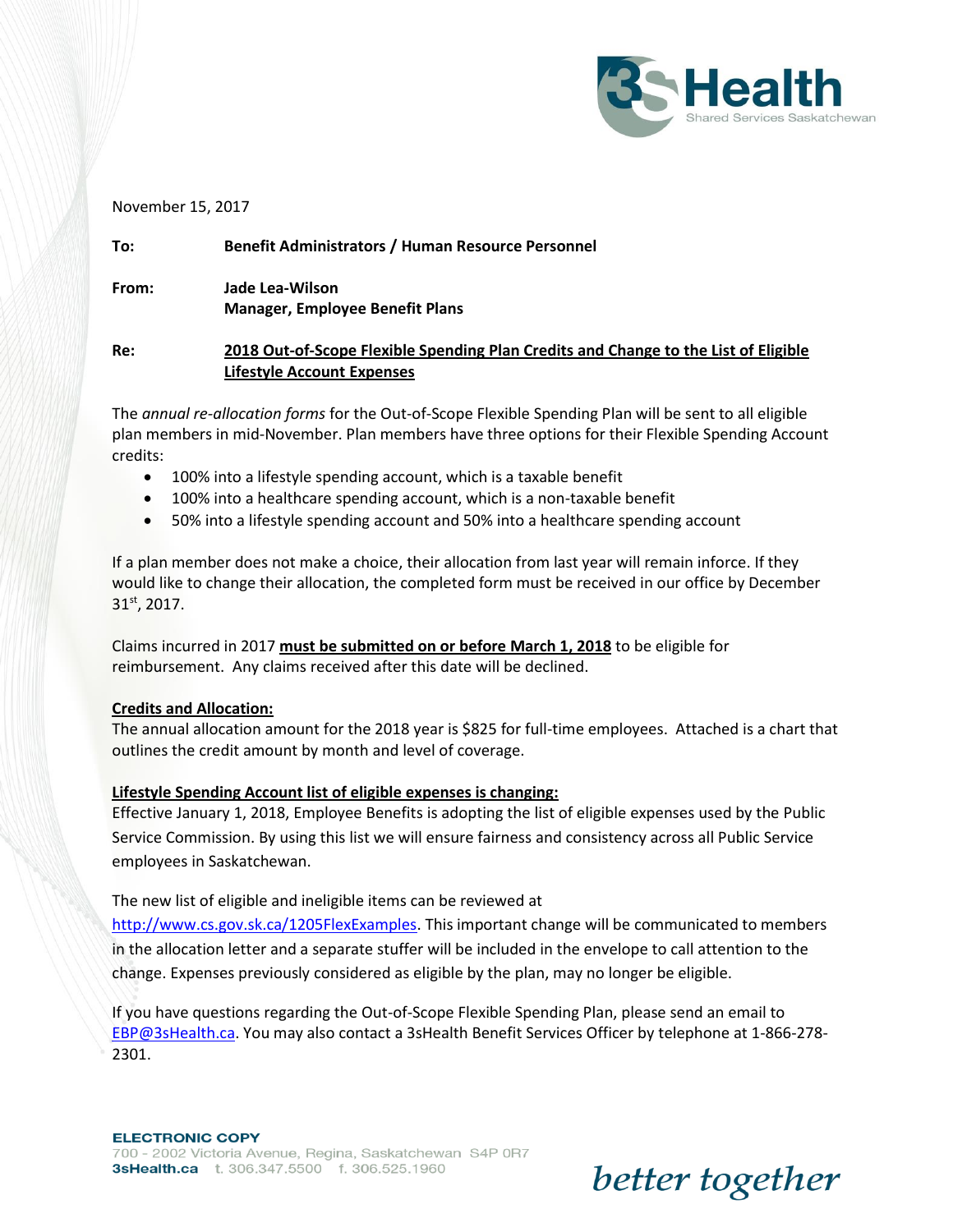

# 2018 Flexible Spending Plan Credits

When an employee becomes eligible their credit amount is pro-rated based on the number of months remaining in the calendar year (excluding the month of eligibility even if they became eligible on the  $1<sup>st</sup>$  of the month). The calculations for 2018 are as follows:

**\$825 x level of coverage% x (remaining months/12 months in the year) = \$ credit amount**

#### **Eligible in January 2018**

*(Eligibility dates from January 1st – 31st)*

| <b>Level of Coverage</b> | <b>Calculation</b>   | <b>Credit Amount</b> |
|--------------------------|----------------------|----------------------|
| 50%                      | \$825 x 50% x 11/12  | \$378.13             |
| 60%                      | \$825 x 60% x 11/12  | \$453.75             |
| 70%                      | \$825 x 70% x 11/12  | \$529.38             |
| 80-100%                  | \$825 x 100% x 11/12 | \$756.25             |

## **Eligible in February 2018**

*(Eligibility dates from February 1st – 28th)*

| <b>Level of Coverage</b> | <b>Calculation</b>   | <b>Credit Amount</b> |
|--------------------------|----------------------|----------------------|
| 50%                      | \$825 x 50% x 10/12  | \$343.75             |
| 60%                      | \$825 x 60% x 10/12  | \$412.50             |
| 70%                      | \$825 x 70% x 10/12  | \$481.25             |
| 80-100%                  | \$825 x 100% x 10/12 | \$687.50             |

#### **Eligible in March 2018**

*(Eligibility dates from March 1st – 31st)*

| <b>Level of Coverage</b> | <b>Calculation</b>  | <b>Credit Amount</b> |
|--------------------------|---------------------|----------------------|
| 50%                      | \$825 x 50% x 9/12  | \$309.38             |
| 60%                      | \$825 x 60% x 9/12  | \$371.25             |
| 70%                      | \$825 x 70% x 9/12  | \$433.13             |
| 80-100%                  | \$825 x 100% x 9/12 | \$618.75             |

## **Eligible in April 2018**

*(Eligibility dates from April 1st – 30th)*

| <b>Level of Coverage</b> | <b>Calculation</b>  | <b>Credit Amount</b> |
|--------------------------|---------------------|----------------------|
| 50%                      | \$825 x 50% x 8/12  | \$275.00             |
| 60%                      | \$825 x 60% x 8/12  | \$330.00             |
| 70%                      | \$825 x 70% x 8/12  | \$385.00             |
| 80-100%                  | \$825 x 100% x 8/12 | \$550.00             |

better together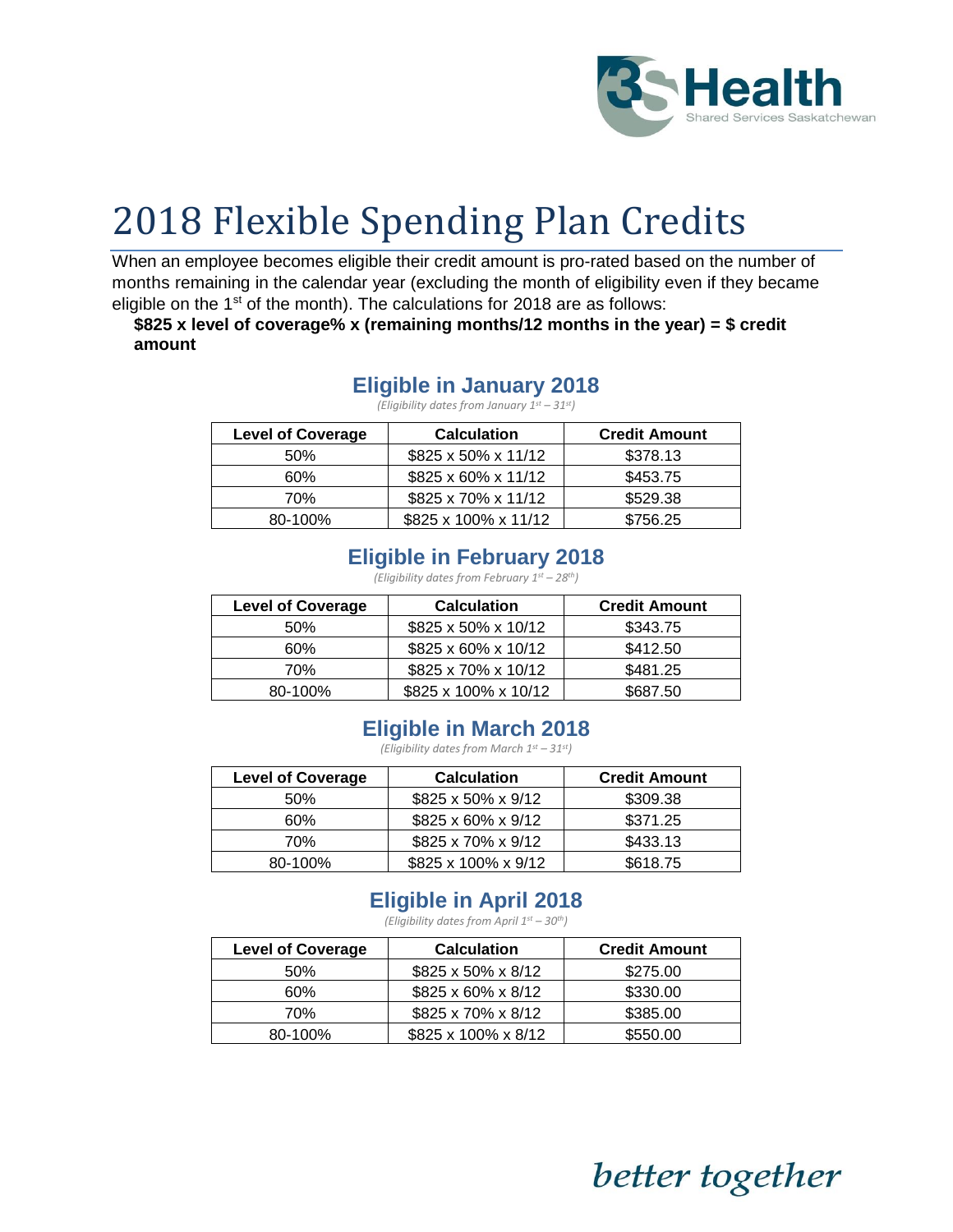

## **Eligible in May 2018**

*(Eligibility dates from May 1st – 31st)*

| <b>Level of Coverage</b> | <b>Calculation</b>  | <b>Credit Amount</b> |
|--------------------------|---------------------|----------------------|
| 50%                      | \$825 x 50% x 7/12  | \$240.63             |
| 60%                      | \$825 x 60% x 7/12  | \$288.75             |
| 70%                      | \$825 x 70% x 7/12  | \$336.88             |
| 80-100%                  | \$825 x 100% x 7/12 | \$481.25             |

#### **Eligible in June 2018**

*(Eligibility dates from June 1st – 30th)*

| <b>Level of Coverage</b> | <b>Calculation</b>  | <b>Credit Amount</b> |
|--------------------------|---------------------|----------------------|
| 50%                      | \$825 x 50% x 6/12  | \$206.25             |
| 60%                      | \$825 x 60% x 6/12  | \$247.50             |
| 70%                      | \$825 x 70% x 6/12  | \$288.75             |
| 80-100%                  | \$825 x 100% x 6/12 | \$412.50             |

#### **Eligible in July 2018**

*(Eligibility dates from July 1st – 31st)*

| <b>Level of Coverage</b> | <b>Calculation</b>  | <b>Credit Amount</b> |
|--------------------------|---------------------|----------------------|
| 50%                      | \$825 x 50% x 5/12  | \$171.88             |
| 60%                      | \$825 x 60% x 5/12  | \$206.25             |
| 70%                      | \$825 x 70% x 5/12  | \$240.63             |
| 80-100%                  | \$825 x 100% x 5/12 | \$343.75             |

#### **Eligible in August 2018**

*(Eligibility dates from August 1st – 31st)*

| <b>Level of Coverage</b> | <b>Calculation</b>  | <b>Credit Amount</b> |
|--------------------------|---------------------|----------------------|
| 50%                      | \$825 x 50% x 4/12  | \$137.50             |
| 60%                      | \$825 x 60% x 4/12  | \$165.00             |
| 70%                      | \$825 x 70% x 4/12  | \$192.50             |
| 80-100%                  | \$825 x 100% x 4/12 | \$275.00             |

## **Eligible in September 2018**

*(Eligibility dates from September 1st – 30th)*

| <b>Level of Coverage</b> | <b>Calculation</b>  | <b>Credit Amount</b> |
|--------------------------|---------------------|----------------------|
| .50%                     | \$825 x 50% x 3/12  | \$103.13             |
| 60%                      | \$825 x 60% x 3/12  | \$123.75             |
| 70%                      | \$825 x 70% x 3/12  | \$144.38             |
| 80-100%                  | \$825 x 100% x 3/12 | \$206.25             |

# better together